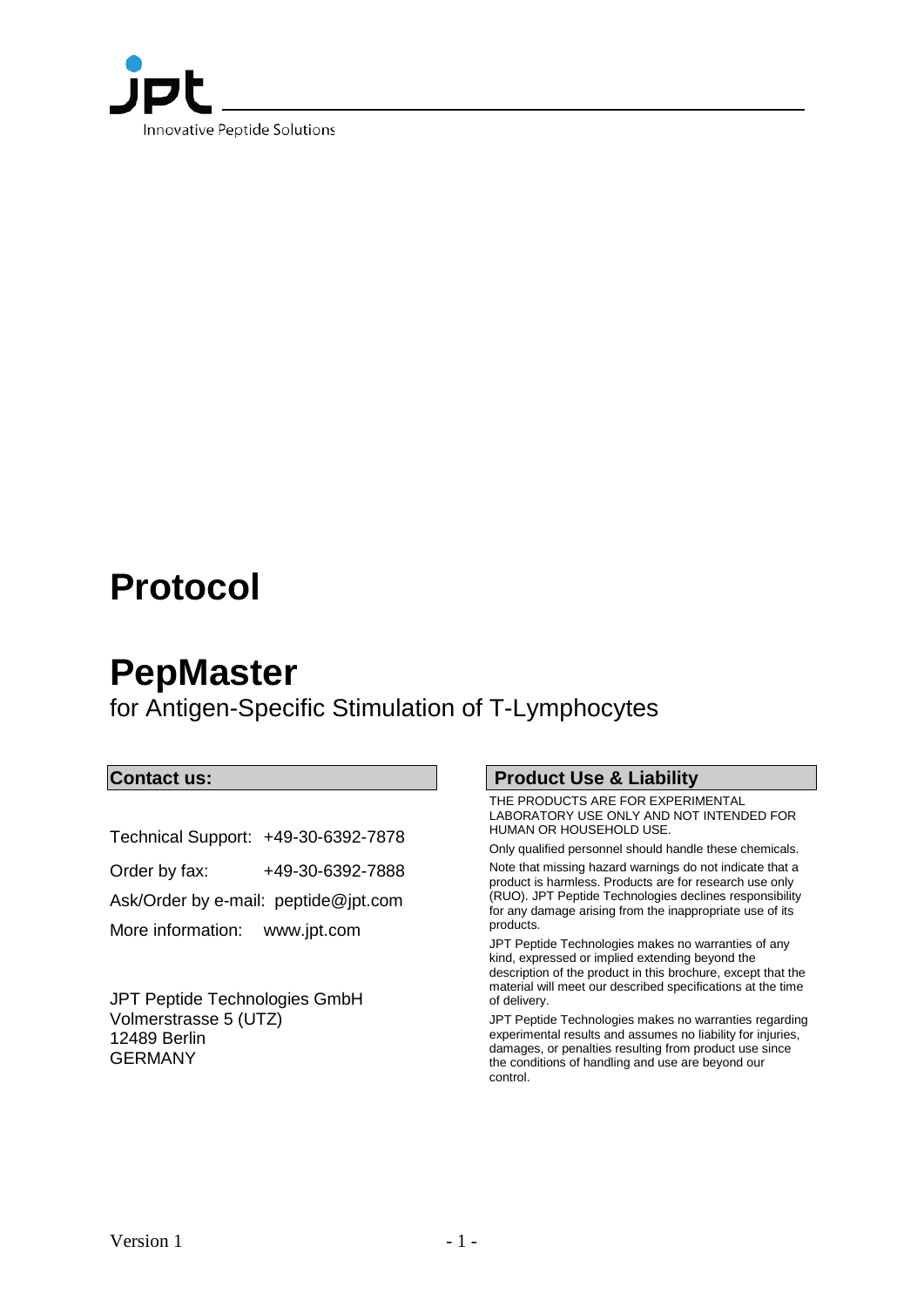Innovative Peptide Solutions

## **1. Introduction**

**PepMaster** reagents are designed for the stimulation of T-lymphocytes ('T-cells') with a view to collecting information about T-cell-specificity. This type of library is often referred to as 'positional scanning peptide library' (see chapter 4 for references). Each library contains a very large number of peptides that are identical with respect to one single, fixed amino acid position but are variable with respect to all other positions. The manufacturing protocol for these libraries ensures that all amino acids occur with equal probability at each variable position. This creates peptides, for example, of the format 'A<sub>1</sub>-X<sub>2</sub>-X<sub>3</sub>-X<sub>4</sub>-X<sub>5</sub>-X<sub>6</sub>-X<sub>7</sub>-X<sub>8</sub>-X<sub>9</sub>', 'X<sub>1</sub>-A<sub>2</sub>-X<sub>3</sub>-X<sub>4</sub>-X5-X6-X7-X8-X9, 'X1-X2-**A3**-X4-X5-X6-X7-X8-X9', etc., where 'A' represents alanine, and 'X' represents any amino acid except cysteine. The position of amino acids in the peptide are counted from the N-terminus to the C-terminus. Cysteine is avoided at the random positions in order to prevent oligomerization or cyclization of peptides. The ability of a specific T-cell receptor (TCR) to recognise, for example, the 'X<sub>1</sub>-A<sub>2</sub>-X<sub>3</sub>-X<sub>4</sub>-X<sub>5</sub>-X<sub>6</sub>-X<sub>7</sub>-X<sub>8</sub>-X<sub>9</sub>-X<sub>10</sub>-X<sub>11</sub>-X<sub>12</sub>' library depends on the preference of this TCR for 'A' in position 2 of the peptide chain.



**PepMaster** libraries can be used, for example, to identify candidate T-cell stimulating peptides when the specificity of a T-cell clone or line is unknown. When T-cells isolated from tissue are cloned, **PepMaster** may help identify the TCR-specificity of such a clone. It is likely that a number of potentially recognized peptides may be derived from the patterns of preferred amino acids in each position. The sequences of such peptides may then be screened against a protein database in order to identify identical or very homologous peptides that occur in tissues or organisms of interest. Individual peptides representing such identified sequences can then be tested in the next step. **PepMaster** reagents are a research tool and may be used for other purposes than described here.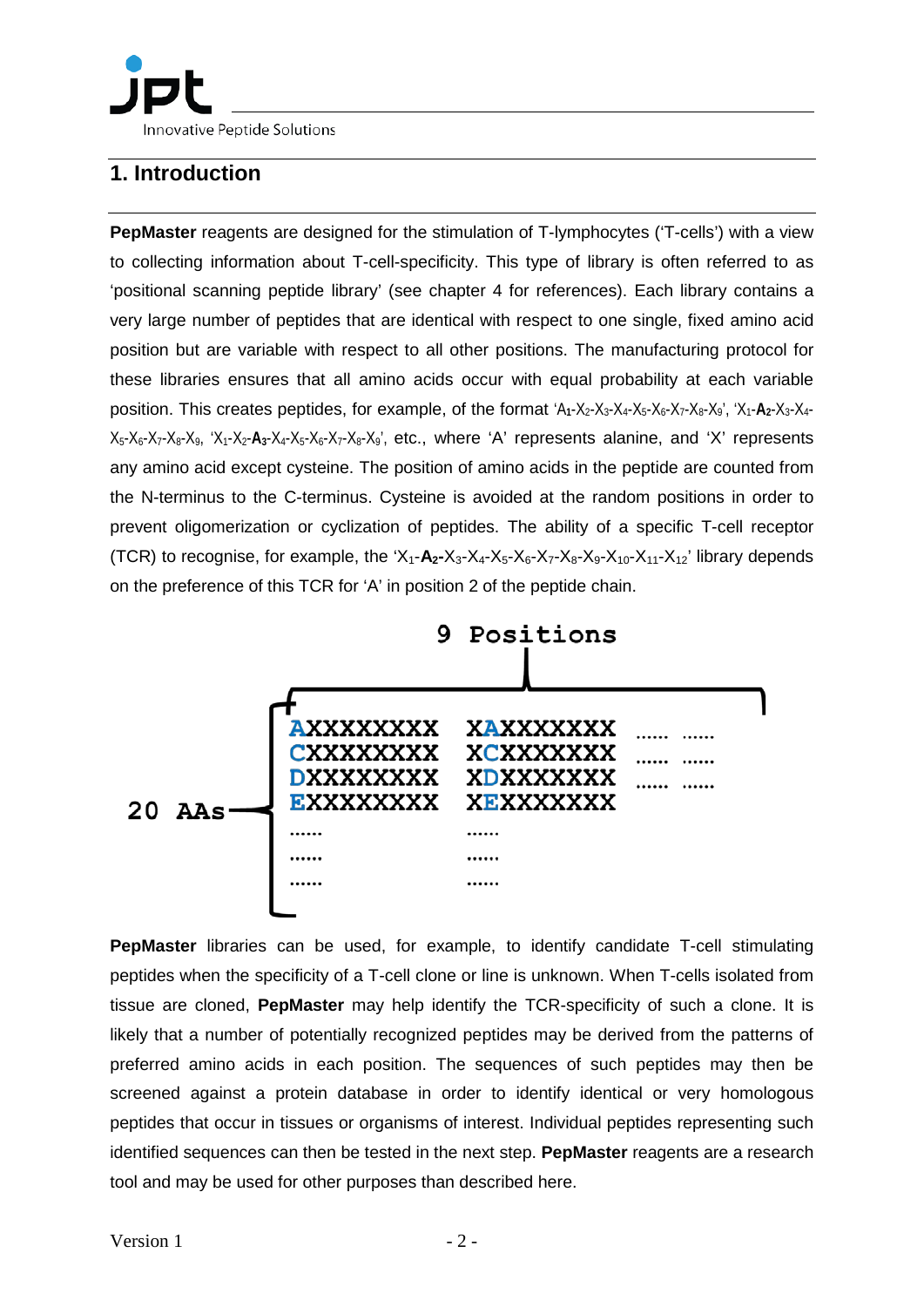

**PepMaster** peptide libraries are used like **PepMixTM** peptide pools, however, the ideal concentration of the reagents has to be determined by the researcher and will depend on the purpose and design of the experiments.

## **2. Reagents**

**PepMaster** reagents contain peptides of fixed, uniform length (see specifications on the delivery note and/or vials/packaging). Each vial contains the same amount of total peptide (see specifications on the delivery note and/or vials/packaging). All **PepMaster** libraries are chemically synthesized, but as a result of the huge diversity of peptides in each library cannot be purified.

## **3. Protocols**

No specific protocol or specific reagent concentrations are recommended. Please refer to the **PepMixTM** Protocol for general information on the antigen-specific stimulation of T-Lymphocytes (available at [www.jpt.com\)](http://www.jpt.com/). Please find a modification of this protocol below that was used for testing **PepMaster reagents in the JPT laboratory. It may serve as a guidance, however researchers should establish their own optimized protocol depending on the intended use of the reagents.**

Cryopreserved PBMC's from a healthy donor with known T-cell reactivity to the CMV-pp65 protein-derived peptide, VFPTKDVAL, were thawed and rested overnight. Prior to the T-cell stimulation assay they were adjusted to a cell concentration of  $3 \times 10^6$  lymphocytes/ml (twice the final cell concentration).

**PepMaster** libraries were carefully resuspended in assay-media at 37°C at an overall peptide concentration of 1 mg/ml or 0.2 mg/ml (two different concentrations, twice the final assay concentration).

Co-incubation of the PBMCs and the **PepMaster** suspension was done in two biological replicates containing  $3 \times 10^6$  lymphocytes and 1 mg of overall peptide library in a final incubation volume of 2 ml in a 24-well plate with lid.

A positive control (VFPTKDVAL peptide at 1 µg/ml) and a negative control (no peptide) were run in parallel.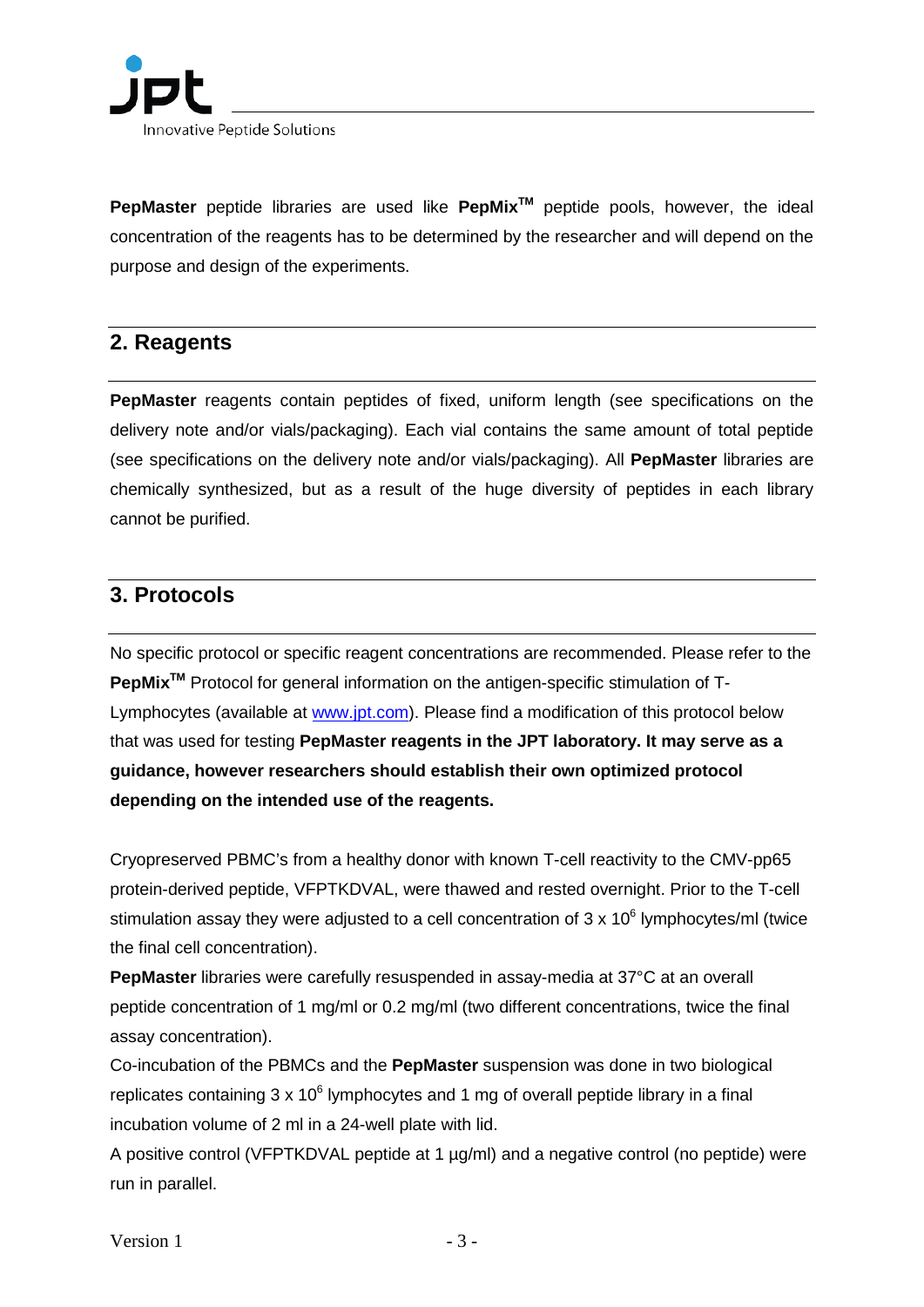

After 2 hours of incubation Brefeldin A working solution in assay medium was added to a final assay concentration of 10  $\mu$ g/ml. Incubation was then continued at 37°C in a 5% CO<sub>2</sub> humidified atmosphere for another 14 hours.

After the stimulation period, plates were incubated for 10 min at 37 °C with a final concentration of 3 mM EDTA to detach adherent cells. Subsequently, cells were transferred to 2 ml Eppendorf tubes and washed twice with flow cytometry buffer at 300 x g for 6 min at  $4^{\circ}$ C.

Cells were then fixed and permeabilized using 150 µl per tube of cytofix/cytoperm for 20 min at 4°C followed by two wash steps with 2 ml of perm/wash buffer. Extracellular and intracellular staining was performed in one step in a volume of 150 µl for 30 min at 4° C in the dark with a cocktail of staining antibodies containing anti-human CD3-APC (UCHT1), CD4- PE-Cy7 (SK3), CD8-FITC (SK1), and IFN-γ-PE (B27). Following the staining procedure, cells were washed once with perm/wash buffer, followed by a washing step with flow cytometry buffer, and finally resuspended in 400 µl of flow cytometry buffer for acquisition on a flowcytometer.

| Reagent                           | <b>Manufacturer</b>            | Order No.              |
|-----------------------------------|--------------------------------|------------------------|
| X-Vivo 15                         | Lonza                          | BE 02-060Q             |
| CTLwash                           | C.T.L.                         | CTLW-010               |
| DNase I                           | PanReac                        | A3778,0010             |
| OpTmizer                          | Gibco                          | A10221-01              |
| Basic media                       |                                |                        |
| OpTmizer supplement               | Gibco                          | A10484-02              |
| T-cell expansion                  |                                |                        |
| L-Glutamine 200mM                 | Gibco                          | 25030-24               |
| EDTA 0.5 M                        | Sigma-Aldrich                  | 03690-100ml            |
| RPMI 1640 GlutaMAX™               | <b>ThermoFisher Scientific</b> | 61870-044              |
| Media Sterile                     |                                |                        |
| Sodium Pyruvate Solution          | <b>ThermoFisher Scientific</b> | 11360-039              |
| (100mM)                           |                                |                        |
| <b>MEM Non-Essential</b>          | Life Technologies              | 11140-035              |
| Amino Acids Solution              | GmbH                           |                        |
| (100x)                            |                                |                        |
| AB-Serum 100%                     | Sigma-Aldrich                  | H4522-100ML            |
| <b>Brefeldin A</b>                | Sigma                          | B6542                  |
| BD Cytofix/Cytoperm <sup>IM</sup> | <b>BD Biosciences</b>          | 554722 or 554714 (Kit) |
| BD Perm/Wash <sup>1M</sup>        | <b>BD Biosciences</b>          | 554723 or 554714 (Kit) |
| DPBS w/o Ca, Mg                   | ThermoFisher Scientific        | 14190169               |
| Albumin bovine fraction V         | Serva                          | 11930                  |

#### **Reagents:**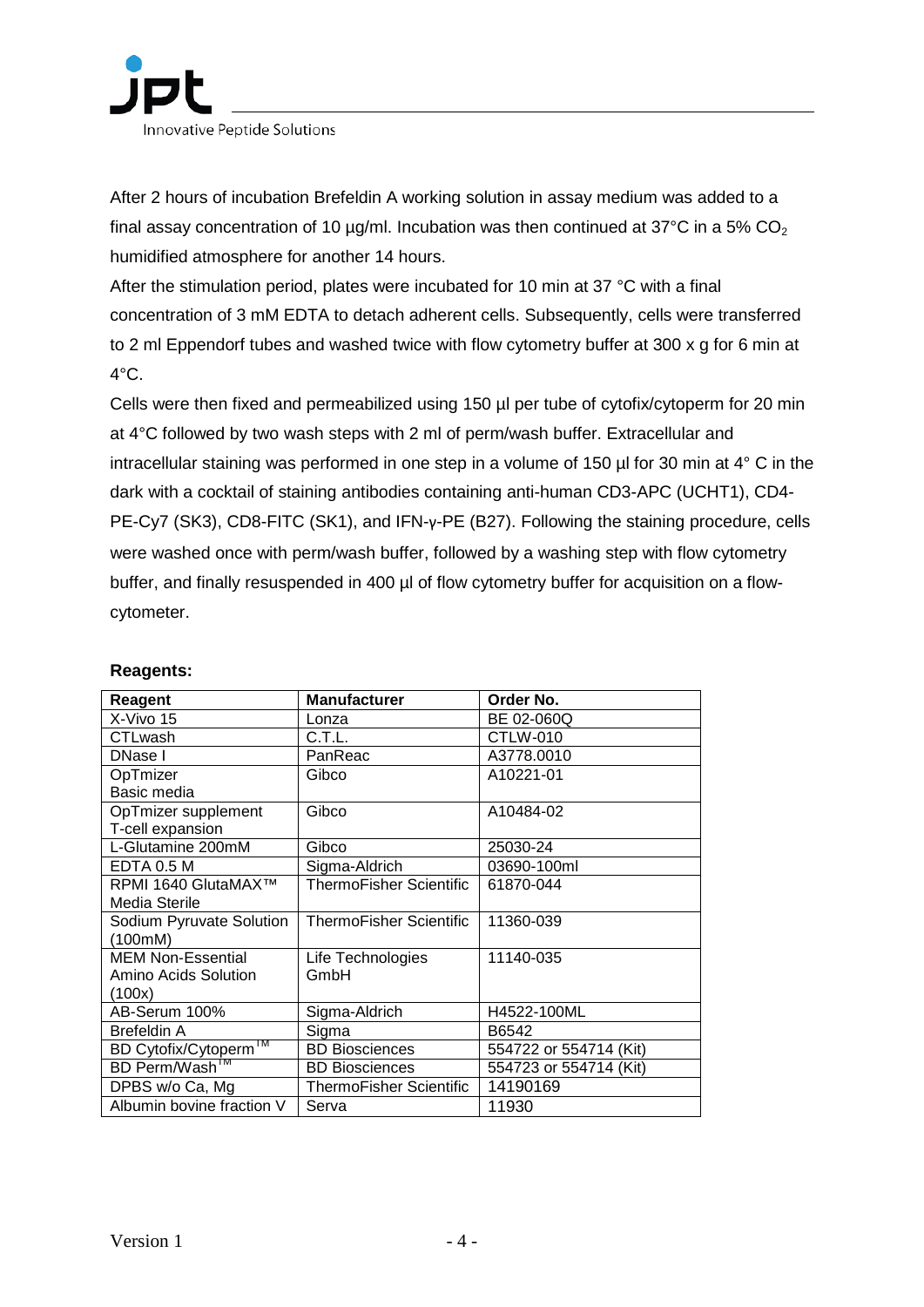

### **Media:**

Assay medium: RPMI 1640 Medium GlutaMAX™ supplemented with 5% AB-Serum, 1% MEM Non-Essential Amino Acids Solution (100x), 1mM Sodium Pyruvate Solution Thaw medium: X-Vivo 15, 10% CTLwash, 1µg/ml DNase Resting medium: OpTmizer, 2.6% T-cell expansion supplement, 2 mM L-Glutamine Flow cytometry buffer: D-PBS 0.5% m/v bovine albumine fraction V

## **Results:**

Figure 1 shows the results that were obtained for the described functional test of **PepMaster** libraries using T-cell stimulation followed by intracellular cytokine staining (ICS) with Interferon-γ.



|                   | stimulant | $%$ IFN- $V+$ / CD8+ | SD    |
|-------------------|-----------|----------------------|-------|
| neg ctr           |           | 0.047                | 0.002 |
| PepMaster library | X8G 100   | 0.036                | 0.001 |
|                   | X8L 100   | 0.090                | 0.003 |
|                   | X8G 500   | 0.067                | 0.004 |
|                   | X8L 500   | 0.215                | 0.021 |
| pos ctr           | VFPTKDVAL | 0.210                | 0.000 |

**Figure 1:** Functional test of PepMaster libraries by using IFN-γ intracellular cytokine staining. 3 x 106 lymphocytes were stimulated with 100 µg/ml or 500 µg/ml **PepMaster** peptide libraries. Values are given as frequency of IFN-γ positive events in percent of CD8 positive Tlymphocytes (mean of two biological replicates). 'X8G' stands for X<sub>1</sub>-X<sub>2</sub>-X<sub>3</sub>-X<sub>4</sub>-X<sub>5</sub>-X<sub>6</sub>-X<sub>7</sub>-X<sub>8</sub>-G<sub>9</sub>' and 'X8L' for h X**1**-X2-X3-X4-X5-X6-X7-X8-L9'.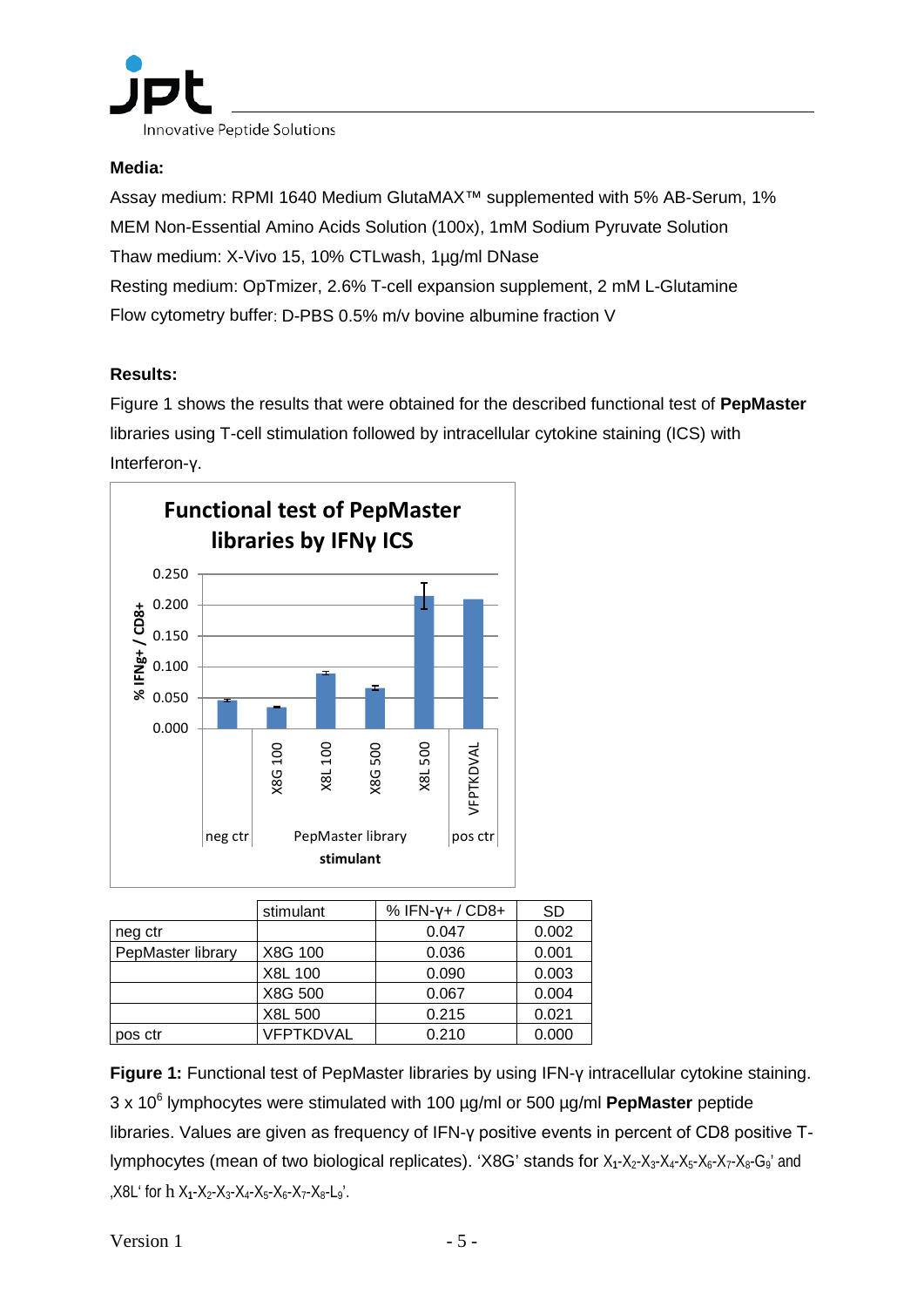The experiment shows that:

- The library X8L, which contained all 9-mer peptides with the fixed anchor L (Leu) in position nine, led to a higher frequency of IFN-γ positive events compared to the respective X8G library
- The known stimulating peptide VFPTKDVAL could successfully be used as positive control peptide and also has L in position 9.

This example illustrates that PepMaster libraries are suitable for use in T-cell stimulation experiments with concentrations ranging from 100 to 500 µg/ml for PBMC´s, however, depending on the assay conditions and the cell population analyzed the optimum concentration may vary. Preference for L in position 9 is in line with the presence of HLA-A\*24:02 and HLA-C\*08:02 on the tested PBMC, which were predicted to be binding the positive control peptide. Leu is known to be a preferred anchor amino acid in position 9 for both alleles [IEDB database].